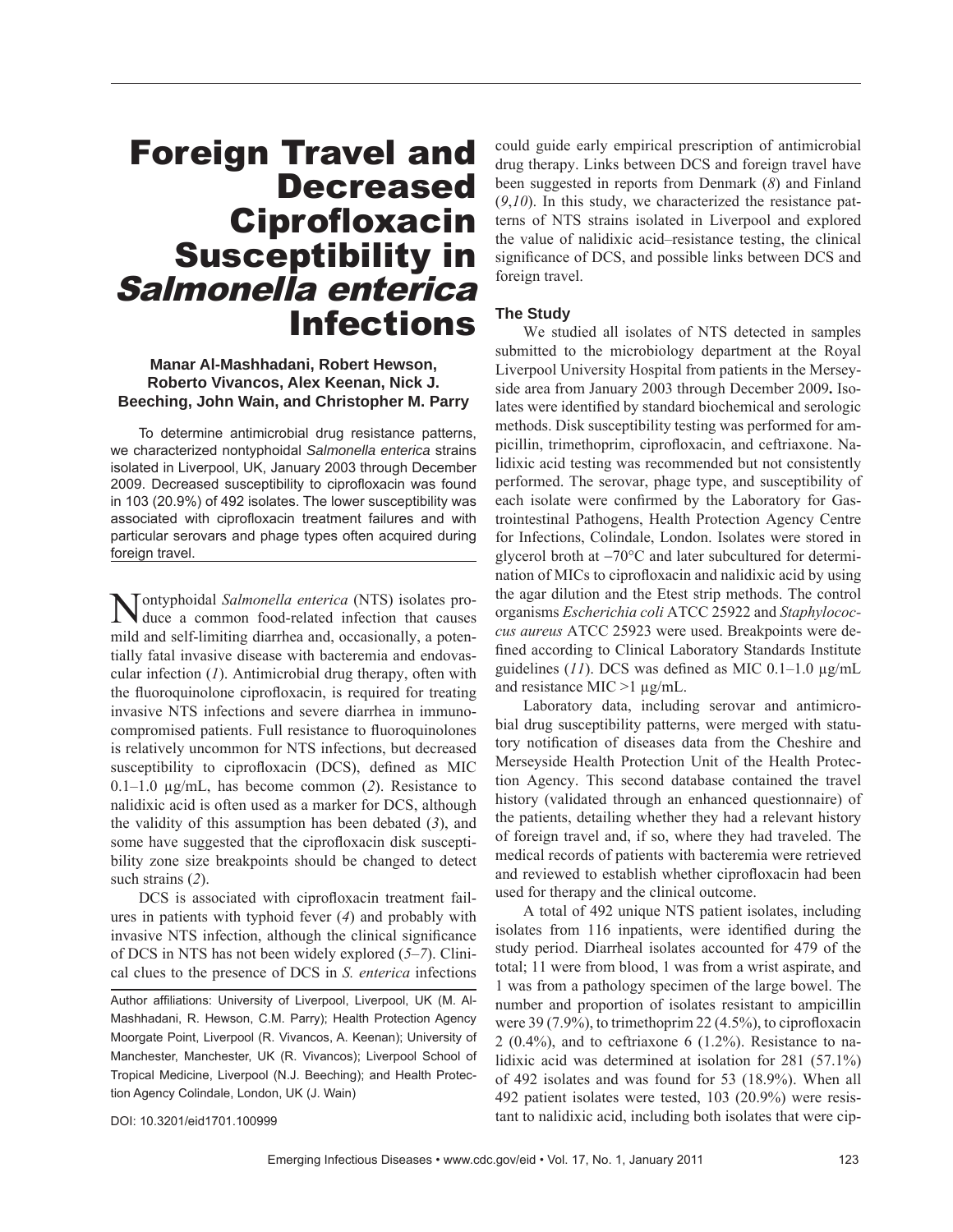## **DISPATCHES**

rofloxacin resistant. Of 397 (81%) isolates retrievable for MIC testing, all 304 with a MIC of ciprofloxacin  $\leq 0.1$  μg/ mL were also susceptible to nalidixic acid, 91 had DCS  $(0.1-1.0 \mu g/mL)$ , all but 1 were resistant to nalidixic acid, and 2 were resistant to nalidixic acid and ciprofloxacin with a ciprofloxacin MIC > 4.0 μg/mL. Nalidixic acid resistance correlated well with DCS.

Forty-eight named serovars of *S. enterica* were found among the 492 characterized isolates. The serovars most commonly isolated from patients with nalidixic acid resistance were Enteritidis phage type 1 (PT1), Virchow, Newport, and Enteritidis PT21; the first 3 of these were also commonly associated with a history of foreign travel (Table). The higher levels of DCS in serovars Enteritidis and Virchow and lower levels in serovar Typhimurium are consistent with data from Europe, as is the association with particular serovar Enteritidis phage types (*12*,*13*).

A relevant foreign travel history was reported for 110  $(22.4%)$  of 492 patients; destinations were identifiable for 105, including 36 countries from across Asia, Europe, South America, and Africa. Countries most commonly implicated were Spain (22; 20.0%), Egypt (11; 10.0%), Turkey (10; 9.1%), India (8; 7.3%), and Thailand (5; 4.6%). Among the 110 isolates from patients who had traveled, 35 (31.8%) were resistant to nalidixic acid compared with 68 (17.8%) from the 382 patients with no history of foreign travel (odds ratio [OR] 2.15, 95% confidence interval [CI] 1.30–3.57; p<0.001). Travel to Egypt (OR 5.3, 95% CI 1.59–17.99; p = 0.007), Spain (OR 3.08, CI 1.27–7.48; p = 0.018), and Thailand (OR 17.51, CI 2.8–109.33; p = 0.002) was associated with DCS; these countries were also identified in other studies  $(8-10)$ . High levels of DCS or resistance to ciprofloxacin have been observed among isolates of NTS from Spain and Thailand (*14*,*15*). This study does not include rates of travel to various destinations, so the higher numbers of *S. enterica* isolates with DCS in travelers to some destinations may simply reflect travel patterns.

In a multivariate analysis, after different serovars and phage types and history of foreign travel were adjusted for, DCS was independently associated with serovars Enteritidis PT1 (OR 14.42, CI 6.41–32.43; p<0.001), Enteritidis PT21 (OR 5.81, CI 2.1–16.08;  $p = 0.001$ ), Newport (OR 9.38, CI 2.8–31.38; p<0.001), and Virchow (OR 62.33, CI 7.37–526.82;  $p<0.001$ ) but not with a history of foreign travel (OR 1.54, CI 0.82–2.85;  $p = 0.178$ ). This finding suggests that the association with particular serovars and phage types is greater than any association with foreign travel and that travel is a factor only because travel can facilitate importation of these serovars.

The clinical features of the 11 patients with bacteremia are summarized in the online Appendix Table (www.cdc. gov/EID/content/17/1/123-appT.htm); 10 either were immunosuppressed or had gall bladder disease. Five blood culture isolates were resistant to nalidixic acid with DCS. Ciprofloxacin was the initial drug choice for 3 of the patients infected with a DCS isolate, but in each instance, the drug was changed to an alternative (ceftriaxone for 2 patients, ampicillin for 1) because of an unsatisfactory clinical response. The other 2 patients initially received a cephalosporin, and outcome was acceptable. Although extended-spectrum cephalosporins are the principal alternative antimicrobial drugs for treatment of bacteremic infections, resistance is also emerging (*2*,*13*). Six of the isolates in this study were resistant to ceftriaxone, including 1 of the isolates from a patient with bacteremia, which was susceptible to ciprofloxacin.

## **Conclusions**

Our data show that one fifth of NTS isolates in Liverpool demonstrated nalidixic acid resistance and that this was a good marker for DCS. The data also suggest that DCS may compromise ciprofloxacin therapy for invasive disease caused by NTS. Infection with particular serovars and phage type, frequently associated with foreign travel, were significant risk factors for infection with an *S. enterica* isolate with DCS, and this information can help guide initial empirical antimicrobial drug choices. Early detection of DCS is essential, but nalidixic acid–resistance testing

Table. Relationship between nontyphoidal *Salmonella enterica* serovar, phage type, nalidixic acid resistance, and history of foreign travel, Liverpool, UK, 2003–2009\*

|                        | Total no. (%)    | No. (%) patients with  | No. (%) patients with<br>nalidixic acid-resistant | No. (%) patients with foreign<br>travel history and nalidixic |
|------------------------|------------------|------------------------|---------------------------------------------------|---------------------------------------------------------------|
| Serovar                | patient isolates | foreign travel history | isolate                                           | acid-resistant isolate                                        |
| All                    | 492 (100.0)      | 110 (22.4)             | 103 (20.9)                                        | 35(31.8)                                                      |
| Enteritidis PT1        | 53 (10.8)        | 16(30.2)               | 36 (67.9)                                         | 9(56.3)                                                       |
| Enteritidis PT4        | 93 (18.9)        | 12 (12.9)              | 4(4.3)                                            | 2(16.7)                                                       |
| Enteritidis PT8        | 43 (8.7)         | 8(18.6)                | 1(2.3)                                            | 1(12.5)                                                       |
| Enteritidis PT21       | 22(4.5)          | 5(22.7)                | 10(45.4)                                          | 1(20.0)                                                       |
| Enteritidis (other PT) | 104(21.1)        | 13(12.5)               | 16 (15.4)                                         | 3(23.1)                                                       |
| Typhimurium            | 44 (8.9)         | 11(25.0)               | 3(6.8)                                            | 1(9.1)                                                        |
| Newport                | 14(2.8)          | 3(21.4)                | 8(57.1)                                           | 3(100.0)                                                      |
| Virchow                | 12(2.4)          | 9(75.0)                | 11(91.7)                                          | 8(88.9)                                                       |
| Other                  | 107 (21.7)       | 33(30.8)               | 14(13.1)                                          | 7(21.2)                                                       |

\*PT, phage type.